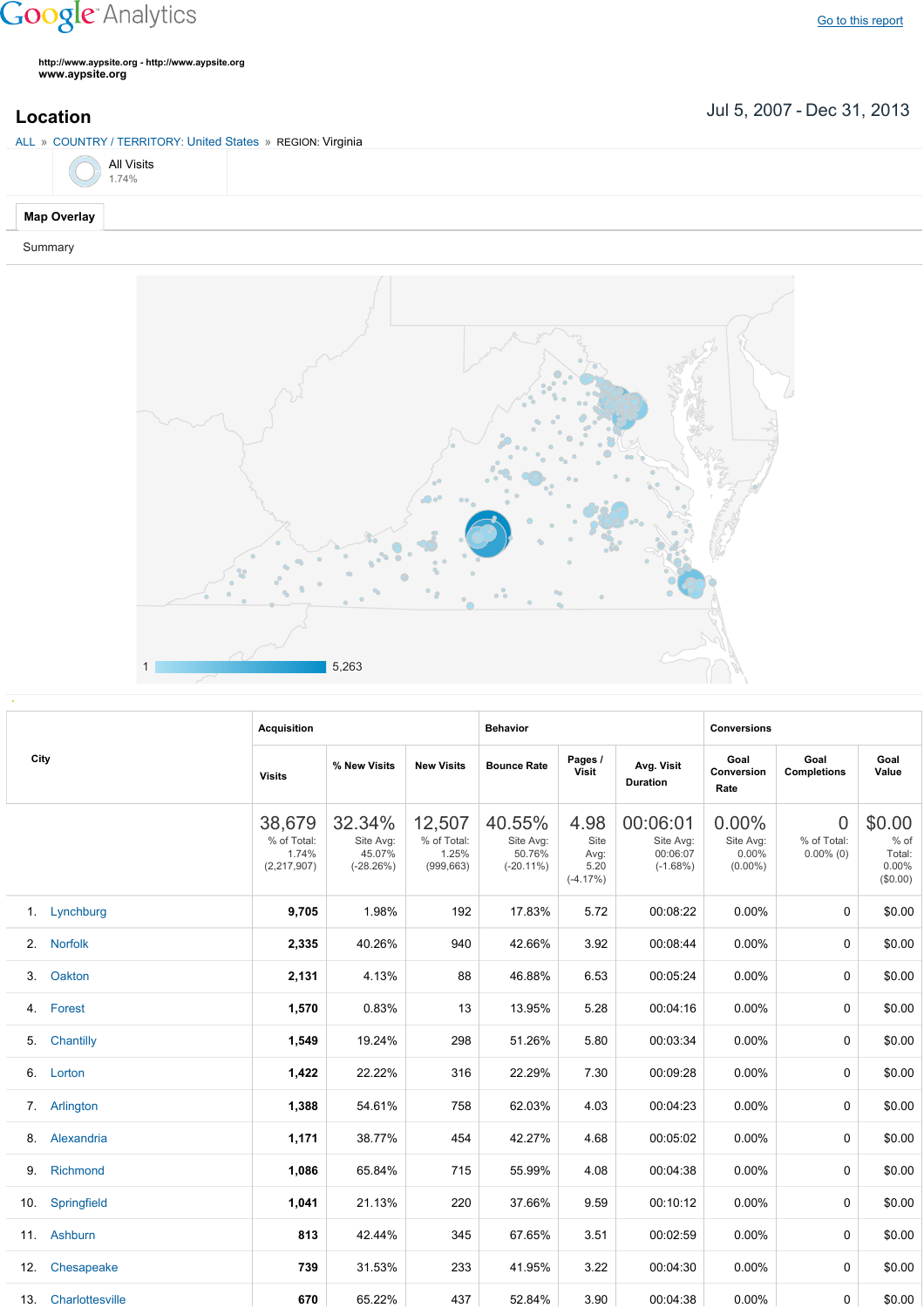|     | 14. Reston            | 667 | 59.67% | 398 | 50.52% | 5.48 | 00:05:44 | 0.00%    | 0           | \$0.00 |
|-----|-----------------------|-----|--------|-----|--------|------|----------|----------|-------------|--------|
|     | 15. Studley           | 627 | 89.63% | 562 | 35.57% | 4.41 | 00:02:16 | $0.00\%$ | 0           | \$0.00 |
| 16. | Mechanicsville        | 554 | 89.35% | 495 | 37.73% | 4.40 | 00:02:20 | $0.00\%$ | 0           | \$0.00 |
|     | 17. Merrifield        | 551 | 24.68% | 136 | 56.26% | 5.52 | 00:03:36 | $0.00\%$ | 0           | \$0.00 |
|     | 18. Annandale         | 530 | 23.58% | 125 | 50.75% | 5.94 | 00:05:00 | $0.00\%$ | 0           | \$0.00 |
|     | 19. Roanoke           | 483 | 40.79% | 197 | 34.78% | 5.33 | 00:05:52 | $0.00\%$ | 0           | \$0.00 |
|     | 20. Herndon           | 464 | 52.16% | 242 | 50.65% | 4.95 | 00:08:32 | $0.00\%$ | 0           | \$0.00 |
|     | 21. Sterling          | 457 | 39.61% | 181 | 55.80% | 3.18 | 00:04:04 | $0.00\%$ | 0           | \$0.00 |
|     | 22. Highland Springs  | 447 | 92.62% | 414 | 40.04% | 4.32 | 00:02:31 | $0.00\%$ | 0           | \$0.00 |
| 23. | <b>Virginia Beach</b> | 441 | 81.63% | 360 | 68.71% | 2.79 | 00:03:05 | $0.00\%$ | 0           | \$0.00 |
|     | 24. Fairfax           | 404 | 48.02% | 194 | 57.92% | 4.29 | 00:03:14 | $0.00\%$ | 0           | \$0.00 |
|     | 25. Fort Myer         | 349 | 36.68% | 128 | 68.77% | 2.88 | 00:03:24 | 0.00%    | 0           | \$0.00 |
| 26. | <b>Falls Church</b>   | 303 | 45.21% | 137 | 74.59% | 2.58 | 00:02:47 | $0.00\%$ | 0           | \$0.00 |
| 27. | <b>Newport News</b>   | 298 | 48.32% | 144 | 58.39% | 3.96 | 00:03:24 | $0.00\%$ | 0           | \$0.00 |
| 28. | Centreville           | 285 | 67.37% | 192 | 58.95% | 3.40 | 00:04:56 | $0.00\%$ | 0           | \$0.00 |
| 29. | <b>Manakin-Sabot</b>  | 273 | 36.26% | 99  | 38.46% | 7.47 | 00:10:04 | $0.00\%$ | 0           | \$0.00 |
| 30. | Blacksburg            | 267 | 72.66% | 194 | 53.93% | 3.36 | 00:04:45 | $0.00\%$ | 0           | \$0.00 |
|     | 31. Dunn Loring       | 243 | 51.85% | 126 | 63.79% | 2.54 | 00:03:28 | $0.00\%$ | 0           | \$0.00 |
| 32. | <b>Manassas</b>       | 233 | 72.10% | 168 | 48.07% | 5.09 | 00:05:29 | $0.00\%$ | 0           | \$0.00 |
|     | 33. Round Hill        | 226 | 1.33%  | 3   | 97.35% | 1.12 | 00:00:12 | $0.00\%$ | 0           | \$0.00 |
|     | 34. Vienna            | 215 | 51.16% | 110 | 51.63% | 4.92 | 00:07:07 | $0.00\%$ | 0           | \$0.00 |
| 35. | <b>Glen Allen</b>     | 206 | 68.93% | 142 | 52.43% | 4.14 | 00:04:23 | $0.00\%$ | 0           | \$0.00 |
| 36. | <b>Burke</b>          | 190 | 55.26% | 105 | 42.63% | 5.99 | 00:05:18 | $0.00\%$ | $\mathbf 0$ | \$0.00 |
|     | 37. Suffolk           | 177 | 34.46% | 61  | 45.76% | 2.26 | 00:02:32 | $0.00\%$ | 0           | \$0.00 |
|     | 38. Fredericksburg    | 163 | 81.60% | 133 | 63.80% | 3.35 | 00:03:55 | 0.00%    | 0           | \$0.00 |
|     | 39. Purcellville      | 151 | 41.72% | 63  | 90.73% | 1.34 | 00:01:06 | $0.00\%$ | 0           | \$0.00 |
| 40. | <b>West McLean</b>    | 147 | 42.18% | 62  | 48.30% | 5.04 | 00:05:47 | $0.00\%$ | 0           | \$0.00 |
|     | 41. Stafford          | 139 | 74.82% | 104 | 26.62% | 7.56 | 00:10:44 | $0.00\%$ | 0           | \$0.00 |
| 42. | Covington             | 136 | 12.50% | 17  | 57.35% | 4.27 | 00:10:10 | $0.00\%$ | 0           | \$0.00 |
|     | 43. Midlothian        | 132 | 83.33% | 110 | 65.91% | 2.40 | 00:02:37 | $0.00\%$ | 0           | \$0.00 |
| 44. | Waynesboro            | 128 | 32.03% | 41  | 35.16% | 4.14 | 00:04:14 | $0.00\%$ | 0           | \$0.00 |
|     | 45. Albemarle         | 124 | 47.58% | 59  | 51.61% | 3.02 | 00:04:30 | $0.00\%$ | 0           | \$0.00 |
|     | 46. Woodbridge        | 122 | 75.41% | 92  | 63.93% | 3.22 | 00:04:07 | $0.00\%$ | 0           | \$0.00 |
|     | 47. Newington         | 121 | 21.49% | 26  | 17.36% | 6.12 | 00:08:40 | $0.00\%$ | 0           | \$0.00 |
|     | 48. McLean            | 114 | 56.14% | 64  | 53.51% | 3.30 | 00:03:52 | $0.00\%$ | 0           | \$0.00 |
| 49. | Williamsburg          | 114 | 85.96% | 98  | 76.32% | 1.89 | 00:03:54 | $0.00\%$ | 0           | \$0.00 |
|     | 50. Danville          | 102 | 17.65% | 18  | 48.04% | 2.41 | 00:06:17 | $0.00\%$ | 0           | \$0.00 |
|     | 51. Harrisonburg      | 101 | 70.30% | 71  | 52.48% | 4.20 | 00:06:05 | $0.00\%$ | 0           | \$0.00 |
|     | 52. Winchester        | 101 | 82.18% | 83  | 63.37% | 2.73 | 00:03:03 | $0.00\%$ | 0           | \$0.00 |
|     | 53. Floyd             | 92  | 30.43% | 28  | 80.43% | 3.11 | 00:03:14 | $0.00\%$ | 0           | \$0.00 |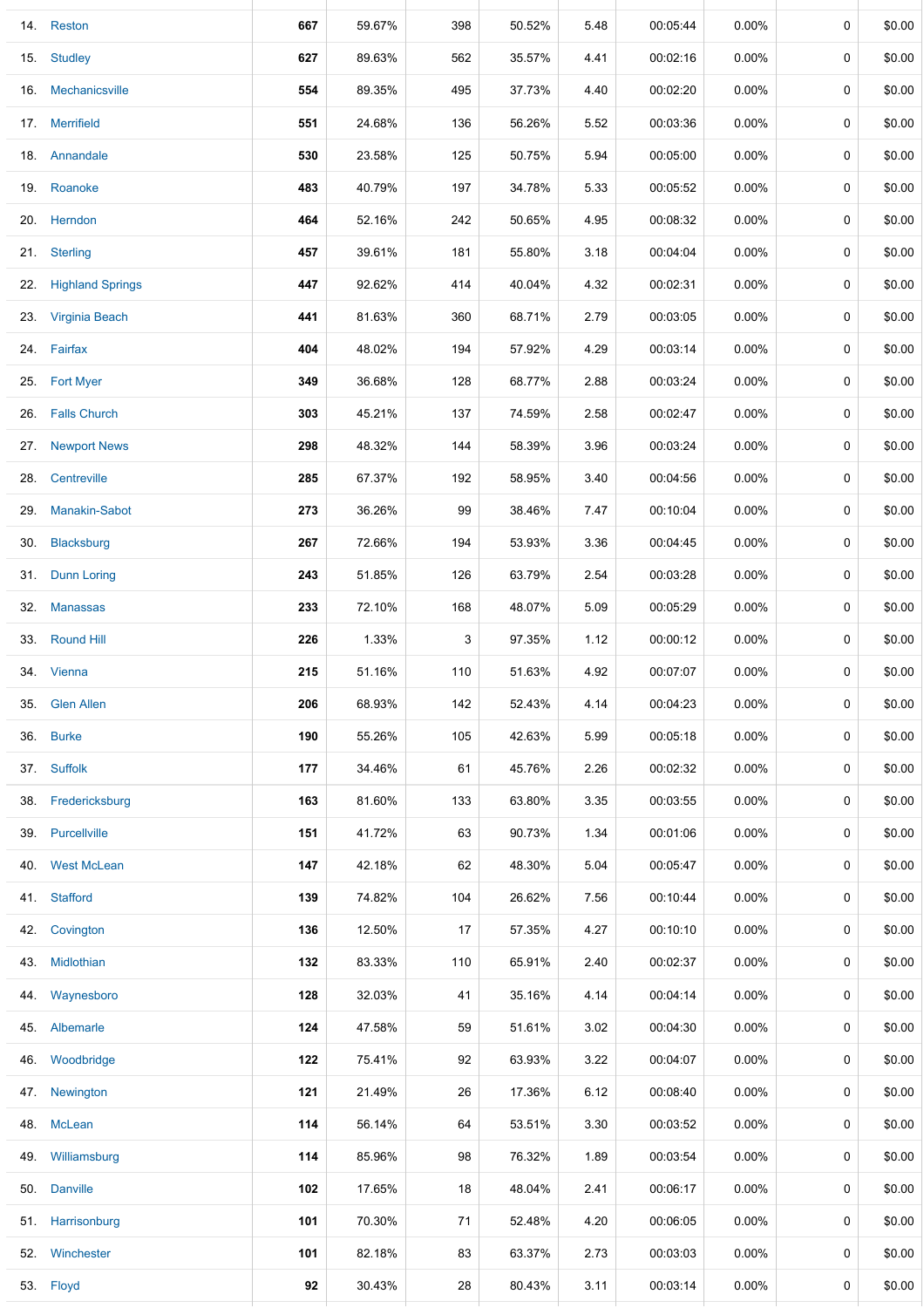|     | 54. Hampton          | 90 | 75.56%  | 68           | 61.11% | 3.19  | 00:04:05        | 0.00%    | 0      | \$0.00 |
|-----|----------------------|----|---------|--------------|--------|-------|-----------------|----------|--------|--------|
|     | 55. Dumfries         | 86 | 60.47%  | 52           | 47.67% | 3.36  | 00:04:28        | $0.00\%$ | 0      | \$0.00 |
|     | 56. Leesburg         | 85 | 83.53%  | 71           | 72.94% | 1.99  | 00:02:03        | $0.00\%$ | 0      | \$0.00 |
|     | 57. Great Falls      | 84 | 22.62%  | 19           | 42.86% | 3.98  | 00:06:39        | $0.00\%$ | 0      | \$0.00 |
|     | 58. Occoquan         | 82 | 65.85%  | 54           | 57.32% | 5.68  | 00:12:06        | $0.00\%$ | 0      | \$0.00 |
|     | 59. Salem            | 78 | 80.77%  | 63           | 24.36% | 2.35  | 00:03:33        | $0.00\%$ | 0      | \$0.00 |
|     | 60. Portsmouth       | 65 | 69.23%  | 45           | 43.08% | 6.66  | 00:15:17        | $0.00\%$ | 0      | \$0.00 |
|     | 61. Culpeper         | 64 | 48.44%  | 31           | 76.56% | 1.70  | 00:01:38        | $0.00\%$ | 0      | \$0.00 |
|     | 62. Warrenton        | 62 | 59.68%  | 37           | 64.52% | 2.90  | 00:02:14        | $0.00\%$ | 0      | \$0.00 |
| 63. | Gainesville          | 57 | 77.19%  | 44           | 43.86% | 3.30  | 00:04:33        | 0.00%    | 0      | \$0.00 |
|     | 64. Mount Vernon     | 57 | 63.16%  | 36           | 50.88% | 3.11  | 00:03:00        | $0.00\%$ | 0      | \$0.00 |
| 65. | <b>Potomac Falls</b> | 53 | 35.85%  | 19           | 81.13% | 1.81  | 00:01:10        | $0.00\%$ | 0      | \$0.00 |
|     | 66. Rockville        | 52 | 23.08%  | 12           | 42.31% | 3.58  | 00:03:55        | $0.00\%$ | 0      | \$0.00 |
|     | 67. Arcola           | 43 | 74.42%  | 32           | 76.74% | 1.60  | 00:02:11        | $0.00\%$ | 0      | \$0.00 |
|     | 68. Fort Monroe      | 39 | 74.36%  | 29           | 53.85% | 15.79 | 00:12:51        | $0.00\%$ | 0      | \$0.00 |
|     | 69. Chester          | 36 | 80.56%  | 29           | 72.22% | 2.17  | 00:03:14        | $0.00\%$ | 0      | \$0.00 |
|     | 70. Dayton           | 36 | 83.33%  | 30           | 75.00% | 1.69  | 00:01:30        | $0.00\%$ | 0      | \$0.00 |
|     | 71. Dulles           | 36 | 80.56%  | 29           | 47.22% | 4.53  | 00:04:02        | $0.00\%$ | 0      | \$0.00 |
|     | 72. Chesterfield     | 34 | 88.24%  | 30           | 52.94% | 3.62  | 00:03:41        | $0.00\%$ | 0      | \$0.00 |
|     | 73. Staunton         | 33 | 96.97%  | 32           | 60.61% | 2.39  | 00:01:19        | $0.00\%$ | 0      | \$0.00 |
|     | 74. Lexington        | 31 | 61.29%  | 19           | 70.97% | 1.77  | 00:01:17        | $0.00\%$ | 0      | \$0.00 |
|     | 75. Christiansburg   | 28 | 92.86%  | 26           | 71.43% | 2.75  | 00:01:56        | $0.00\%$ | 0      | \$0.00 |
|     | 76. Bristow          | 27 | 55.56%  | 15           | 81.48% | 1.41  | 00:00:20        | $0.00\%$ | 0      | \$0.00 |
|     | 77. Tysons Corner    | 27 | 40.74%  | 11           | 66.67% | 1.81  | 00:05:19        | $0.00\%$ | 0      | \$0.00 |
|     | 78. Fort Eustis      | 23 | 95.65%  | 22           | 69.57% | 1.65  | 00:00:58        | $0.00\%$ | 0      | \$0.00 |
|     | 79. Tuckahoe         | 23 | 69.57%  | 16           | 73.91% | 1.65  | 00:02:11        | $0.00\%$ | 0      | \$0.00 |
|     | 80. Buckingham       | 22 | 77.27%  | 17           | 59.09% | 2.18  | 00:04:22        | $0.00\%$ | 0      | \$0.00 |
|     | 81. Poquoson         | 21 | 90.48%  | 19           | 71.43% | 2.71  | 00:05:31        | $0.00\%$ | 0      | \$0.00 |
|     | 82. Woodstock        | 21 | 42.86%  | 9            | 52.38% | 4.95  | 00:04:33        | $0.00\%$ | 0      | \$0.00 |
|     | 83. Front Royal      | 20 | 95.00%  | 19           | 70.00% | 1.55  | 00:01:56        | $0.00\%$ | 0      | \$0.00 |
|     | 84. Radford          | 20 | 90.00%  | 18           | 70.00% | 4.25  | 00:07:10        | $0.00\%$ | 0      | \$0.00 |
|     | 85. Abingdon         | 19 | 68.42%  | 13           | 73.68% | 1.74  | 00:05:29        | $0.00\%$ | 0      | \$0.00 |
|     | 86. Petersburg       | 19 | 57.89%  | 11           | 52.63% | 3.00  | 00:05:13        | $0.00\%$ | 0      | \$0.00 |
|     | 87. Colonial Heights | 18 | 88.89%  | 16           | 72.22% | 1.94  | 00:01:54        | $0.00\%$ | 0      | \$0.00 |
|     | 88. New Kent         | 18 | 44.44%  | 8            | 55.56% | 2.61  | 00:02:16        | $0.00\%$ | 0      | \$0.00 |
|     | 89. Fishersville     | 17 | 76.47%  | 13           | 58.82% | 3.00  | 00:05:20        | $0.00\%$ | 0      | \$0.00 |
|     | 90. Luray            | 17 | 88.24%  | 15           | 70.59% | 1.94  | 00:03:22        | $0.00\%$ | 0      | \$0.00 |
|     | 91. Vinton           | 17 | 5.88%   | $\mathbf{1}$ | 17.65% | 6.00  | 00:08:46        | $0.00\%$ | 0      | \$0.00 |
|     | 92. Fairfax Station  | 16 | 93.75%  | 15           | 56.25% | 4.75  | 00:02:35        | $0.00\%$ | 0      | \$0.00 |
|     | 93. Ruckersville     | 16 | 100.00% | 16           | 31.25% | 9.75  | 00:06:41        | $0.00\%$ | 0      | \$0.00 |
| QΔ  | $[nnt$ cat)          | 14 | 85 71%  | 12           | 71 43% | 243   | <b>AN.CN.NU</b> | በ በበ%    | $\cap$ | \$0.00 |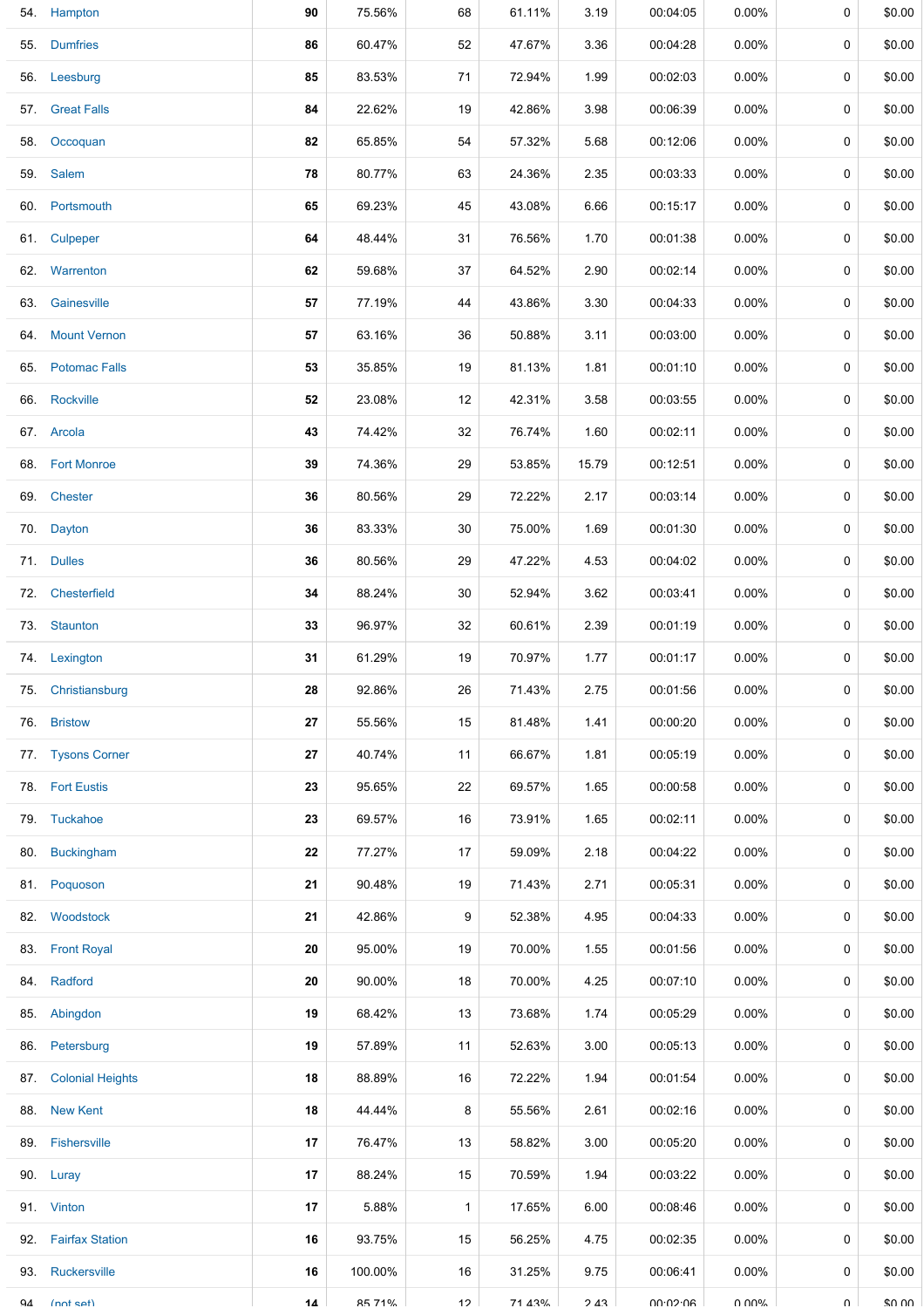|     | <b>THE SCI</b>          |                | <b>00. I</b> 170 |                | 1.7070  | 2.70  | 00.02.00 | <b>0.0070</b> |             | ψυ.υυ  |
|-----|-------------------------|----------------|------------------|----------------|---------|-------|----------|---------------|-------------|--------|
|     | 95. Ashland             | 14             | 85.71%           | 12             | 92.86%  | 1.29  | 00:00:04 | $0.00\%$      | 0           | \$0.00 |
| 96. | Clifton                 | 13             | 100.00%          | 13             | 76.92%  | 1.69  | 00:01:01 | $0.00\%$      | 0           | \$0.00 |
|     | 97. Fort Belvoir        | 13             | 76.92%           | 10             | 84.62%  | 1.54  | 00:01:34 | $0.00\%$      | 0           | \$0.00 |
| 98. | <b>Gloucester Point</b> | 13             | 76.92%           | 10             | 30.77%  | 2.31  | 00:02:50 | $0.00\%$      | 0           | \$0.00 |
|     | 99. South Boston        | 13             | 46.15%           | 6              | 53.85%  | 1.69  | 00:00:12 | $0.00\%$      | 0           | \$0.00 |
|     | 100. Afton              | 12             | 16.67%           | $\overline{c}$ | 25.00%  | 7.08  | 00:06:59 | $0.00\%$      | 0           | \$0.00 |
|     | 101. Haymarket          | 12             | 91.67%           | 11             | 100.00% | 1.00  | 00:00:00 | 0.00%         | 0           | \$0.00 |
|     | 102. King George        | 12             | 91.67%           | 11             | 91.67%  | 1.08  | 00:00:14 | $0.00\%$      | $\mathbf 0$ | \$0.00 |
|     | 103. Madison Heights    | 12             | 41.67%           | 5              | 8.33%   | 6.00  | 00:04:23 | $0.00\%$      | 0           | \$0.00 |
|     | 104. Aldie              | 11             | 81.82%           | 9              | 63.64%  | 1.82  | 00:03:55 | $0.00\%$      | 0           | \$0.00 |
|     | 105. Farmville          | 11             | 100.00%          | 11             | 27.27%  | 3.91  | 00:01:51 | $0.00\%$      | 0           | \$0.00 |
|     | 106. Gloucester         | 10             | 100.00%          | 10             | 50.00%  | 2.40  | 00:00:59 | $0.00\%$      | 0           | \$0.00 |
|     | 107. Low Moor           | 9              | 11.11%           | $\mathbf{1}$   | 22.22%  | 5.67  | 00:17:42 | $0.00\%$      | 0           | \$0.00 |
|     | 108. Nokesville         | 9              | 44.44%           | 4              | 11.11%  | 8.33  | 00:11:26 | $0.00\%$      | 0           | \$0.00 |
|     | 109. Triangle           | 9              | 100.00%          | 9              | 100.00% | 1.00  | 00:00:00 | $0.00\%$      | 0           | \$0.00 |
|     | 110. Bon Air            | 9              | 66.67%           | 6              | 66.67%  | 1.33  | 00:00:55 | $0.00\%$      | 0           | \$0.00 |
|     | 111. Louisa             | 8              | 75.00%           | 6              | 62.50%  | 3.75  | 00:08:43 | $0.00\%$      | 0           | \$0.00 |
|     | 112. Sweet Briar        | 8              | 12.50%           | $\mathbf{1}$   | 12.50%  | 8.00  | 00:04:23 | $0.00\%$      | 0           | \$0.00 |
|     | 113. Lake Ridge         | 8              | 87.50%           | $\overline{7}$ | 62.50%  | 2.25  | 00:03:45 | $0.00\%$      | 0           | \$0.00 |
|     | 114. Hopewell           | 7              | 85.71%           | 6              | 100.00% | 1.00  | 00:00:00 | $0.00\%$      | 0           | \$0.00 |
|     | 115. Lebanon            | $\overline{7}$ | 100.00%          | $\overline{7}$ | 42.86%  | 4.57  | 00:06:25 | $0.00\%$      | 0           | \$0.00 |
|     | 116. Martinsville       | $\overline{7}$ | 100.00%          | $\overline{7}$ | 57.14%  | 2.29  | 00:03:23 | $0.00\%$      | 0           | \$0.00 |
|     | 117. Wytheville         | $\overline{7}$ | 71.43%           | 5              | 85.71%  | 3.86  | 00:03:00 | $0.00\%$      | 0           | \$0.00 |
|     | 118. Colonial Beach     | 6              | 100.00%          | 6              | 83.33%  | 1.50  | 00:01:23 | $0.00\%$      | 0           | \$0.00 |
|     | 119. Dublin             | 6              | 50.00%           | 3              | 83.33%  | 1.50  | 00:00:06 | $0.00\%$      | 0           | \$0.00 |
|     | 120. Fort Lee           | 6              | 100.00%          | 6              | 83.33%  | 1.17  | 00:00:07 | $0.00\%$      | 0           | \$0.00 |
|     | 121. Hayes              | 6              | 100.00%          | 6              | 100.00% | 1.00  | 00:00:00 | $0.00\%$      | 0           | \$0.00 |
|     | 122. Marion             | 6              | 83.33%           | 5              | 66.67%  | 1.67  | 00:00:06 | $0.00\%$      | 0           | \$0.00 |
|     | 123. Middleburg         | 6              | 100.00%          | 6              | 50.00%  | 1.83  | 00:05:00 | $0.00\%$      | 0           | \$0.00 |
|     | 124. Sandston           | 6              | 100.00%          | 6              | 50.00%  | 2.50  | 00:05:47 | $0.00\%$      | 0           | \$0.00 |
|     | 125. Spotsylvania       | 6              | 100.00%          | 6              | 83.33%  | 1.33  | 00:00:42 | $0.00\%$      | 0           | \$0.00 |
|     | 126. Brambleton         | 6              | 100.00%          | 6              | 66.67%  | 1.33  | 00:00:30 | $0.00\%$      | 0           | \$0.00 |
|     | 127. Wyndham            | 6              | 50.00%           | 3              | 50.00%  | 1.83  | 00:05:15 | $0.00\%$      | 0           | \$0.00 |
|     | 128. Boyce              | 5              | $0.00\%$         | 0              | 80.00%  | 2.80  | 00:01:37 | $0.00\%$      | 0           | \$0.00 |
|     | 129. Bristol            | 5              | 100.00%          | 5              | 80.00%  | 1.20  | 00:01:07 | $0.00\%$      | 0           | \$0.00 |
|     | 130. Catlett            | 5              | 60.00%           | 3              | 60.00%  | 3.20  | 00:06:58 | $0.00\%$      | 0           | \$0.00 |
|     | 131. Hampden Sydney     | 5              | 100.00%          | 5              | 40.00%  | 3.60  | 00:01:52 | $0.00\%$      | 0           | \$0.00 |
|     | 132. Midland            | 5              | $0.00\%$         | 0              | 0.00%   | 12.60 | 00:22:10 | $0.00\%$      | 0           | \$0.00 |
|     | 133. Norton             | 5              | 100.00%          | 5              | 80.00%  | 2.60  | 00:03:25 | $0.00\%$      | 0           | \$0.00 |
|     | 134. Strasburg          | 5              | 100.00%          | 5              | 60.00%  | 3.00  | 00:00:29 | $0.00\%$      | 0           | \$0.00 |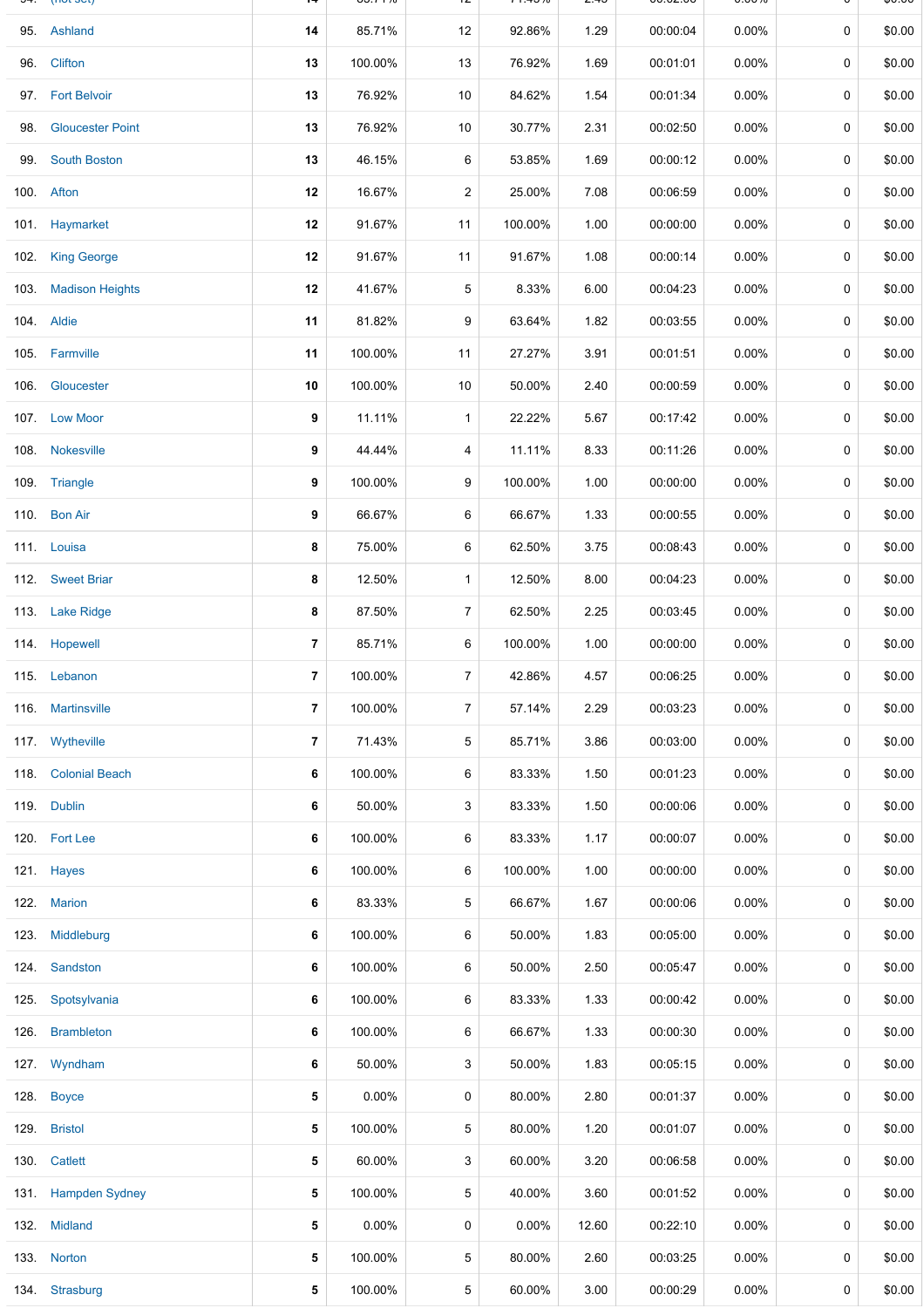|         | 135. York               | 5            | 100.00%  | 5              | 40.00%               | 1.80           | 00:03:24   | 0.00%    | 0           | \$0.00        |
|---------|-------------------------|--------------|----------|----------------|----------------------|----------------|------------|----------|-------------|---------------|
| 136.    | <b>Bluefield</b>        | 4            | 75.00%   | 3              | 100.00%              | 1.00           | 00:00:00   | $0.00\%$ | 0           | \$0.00        |
| 137.    | <b>Buena Vista</b>      | 4            | 75.00%   | 3              | 75.00%               | 1.25           | 00:00:08   | 0.00%    | 0           | \$0.00        |
| 138.    | <b>Gate City</b>        | 4            | 50.00%   | 2              | 25.00%               | 4.75           | 00:09:51   | 0.00%    | 0           | \$0.00        |
| 139.    | <b>Glade Spring</b>     | 4            | 75.00%   | 3              | 25.00%               | 1.75           | 00:01:21   | $0.00\%$ | 0           | \$0.00        |
|         | 140. Honaker            | 4            | 50.00%   | 2              | 25.00%               | 9.50           | 00:06:09   | $0.00\%$ | 0           | \$0.00        |
|         | 141. Lovettsville       | 4            | 100.00%  | 4              | 100.00%              | 1.00           | 00:00:00   | $0.00\%$ | 0           | \$0.00        |
|         | 142. Lovingston         | 4            | 100.00%  | 4              | 100.00%              | 1.00           | 00:00:00   | $0.00\%$ | 0           | \$0.00        |
|         | 143. Palmyra            | 4            | 100.00%  | 4              | 100.00%              | 1.00           | 00:00:00   | $0.00\%$ | 0           | \$0.00        |
|         | 144. Pulaski            | 4            | 100.00%  | 4              | 50.00%               | 2.75           | 00:01:04   | $0.00\%$ | 0           | \$0.00        |
|         | 145. Quantico           | 4            | 100.00%  | 4              | 100.00%              | 1.00           | 00:00:00   | $0.00\%$ | $\mathbf 0$ | \$0.00        |
|         | 146. Rocky Mount        | 4            | 100.00%  | 4              | 75.00%               | 1.25           | 00:03:58   | $0.00\%$ | 0           | \$0.00        |
|         | 147. Wise               | 4            | 100.00%  | 4              | 25.00%               | 5.25           | 00:21:51   | $0.00\%$ | 0           | \$0.00        |
|         | 148. Woodberry Forest   | 4            | 25.00%   | $\mathbf{1}$   | 0.00%                | 5.25           | 00:08:44   | $0.00\%$ | 0           | \$0.00        |
|         | 149. Yorktown           | 4            | 75.00%   | 3              | 50.00%               | 2.75           | 00:01:25   | 0.00%    | 0           | \$0.00        |
|         | 150. Franconia          | 4            | 75.00%   | 3              | 100.00%              | 1.00           | 00:00:00   | 0.00%    | 0           | \$0.00        |
|         | 151. Lake Monticello    | 4            | 50.00%   | 2              | 75.00%               | 1.50           | 00:00:53   | 0.00%    | 0           | \$0.00        |
|         | 152. Amelia Court House | 3            | 100.00%  | 3              | 66.67%               | 2.67           | 00:02:46   | 0.00%    | 0           | \$0.00        |
|         | 153. Hot Springs        | 3            | 100.00%  | 3              | 100.00%              | 1.00           | 00:00:00   | 0.00%    | 0           | \$0.00        |
|         | 154. Lignum             | 3            | 100.00%  | 3              | 100.00%              | 1.00           | 00:00:00   | $0.00\%$ | 0           | \$0.00        |
|         | 155. Marshall           | 3            | 100.00%  | 3              | 66.67%               | 2.00           | 00:03:40   | $0.00\%$ | 0           | \$0.00        |
|         | 156. Monterey           | 3            | 33.33%   | $\mathbf{1}$   | 33.33%               | 4.67           | 00:08:56   | $0.00\%$ | 0           | \$0.00        |
|         | 157. Montross           | 3            | 100.00%  | 3              | 66.67%               | 2.00           | 00:00:20   | $0.00\%$ | 0           | \$0.00        |
|         | 158. Orange             | 3            | 66.67%   | $\overline{2}$ | 66.67%               | 2.00           | 00:00:09   | $0.00\%$ | 0           | \$0.00        |
|         | 159. Paeonian Springs   | 3            | 33.33%   | $\mathbf{1}$   | 33.33%               | 3.33           | 00:09:06   | $0.00\%$ | 0           | \$0.00        |
|         | 160. Powhatan           | 3            | 100.00%  | 3              | 100.00%              | 1.00           | 00:00:00   | $0.00\%$ | 0           | \$0.00        |
|         | 161 Prince William      | 3            | 100.00%  | 3              | 66.67%               | 1.67           | 00:00:23   | $0.00\%$ | 0           | \$0.00        |
|         | 162. South Hill         | 3            | 33.33%   | $\mathbf{1}$   | 66.67%               | 1.33           | 00:01:32   | $0.00\%$ | 0           | \$0.00        |
|         | 163. Verona             | 3            | $0.00\%$ | 0              | 100.00%              | 1.00           | 00:00:00   | $0.00\%$ | 0           | \$0.00        |
|         | 164. Bull Run           | 3            | 33.33%   | $\mathbf{1}$   | 100.00%              | 1.00           | 00:00:00   | $0.00\%$ | 0           | \$0.00        |
|         | 165. Dale City          | 3            | 100.00%  | 3              | 100.00%              | 1.00           | 00:00:00   | $0.00\%$ | 0           | \$0.00        |
|         | 166. Fort Hunt          | 3            | 66.67%   | $\overline{2}$ | 33.33%               | 4.00           | 00:01:35   | $0.00\%$ | 0           | \$0.00        |
|         | 167. West Falls Church  | 3            | 100.00%  | 3              | 33.33%               | 3.67           | 00:03:31   | $0.00\%$ | 0           | \$0.00        |
|         | 168. Woodlake           | 3            | 100.00%  | 3              | 66.67%               | 1.67           | 00:00:39   | $0.00\%$ | 0           | \$0.00        |
|         | 169. Altavista          | 2            | 100.00%  | $\overline{2}$ | 50.00%               | 1.50           | 00:00:12   | $0.00\%$ | 0           | \$0.00        |
|         | 170. Amherst            | $\mathbf{2}$ | 100.00%  | 2              | $0.00\%$             | 2.00           | 00:00:25   | $0.00\%$ | 0           | \$0.00        |
|         | 171. Appomattox         | 2            | 0.00%    | 0              | 50.00%               | 4.50           | 00:05:49   | $0.00\%$ | 0           | \$0.00        |
|         | 172. Bassett            | $\mathbf{2}$ | 100.00%  | 2              | 50.00%               | 2.00           | 00:01:35   | $0.00\%$ | 0           | \$0.00        |
|         | 173. Bedford            | 2            | 100.00%  | $\overline{2}$ | 100.00%              | 1.00           | 00:00:00   | $0.00\%$ | 0           | \$0.00        |
|         | 174. Boston             | $\mathbf{2}$ | 50.00%   | $\mathbf{1}$   | 50.00%               | 1.50           | 00:00:24   | $0.00\%$ | 0           | \$0.00        |
| $- - -$ |                         |              | $\cdots$ |                | $\sim$ $\sim$ $\sim$ | $\cdot$ $\sim$ | $-0.001 -$ | 2.221    |             | $\sim$ $\sim$ |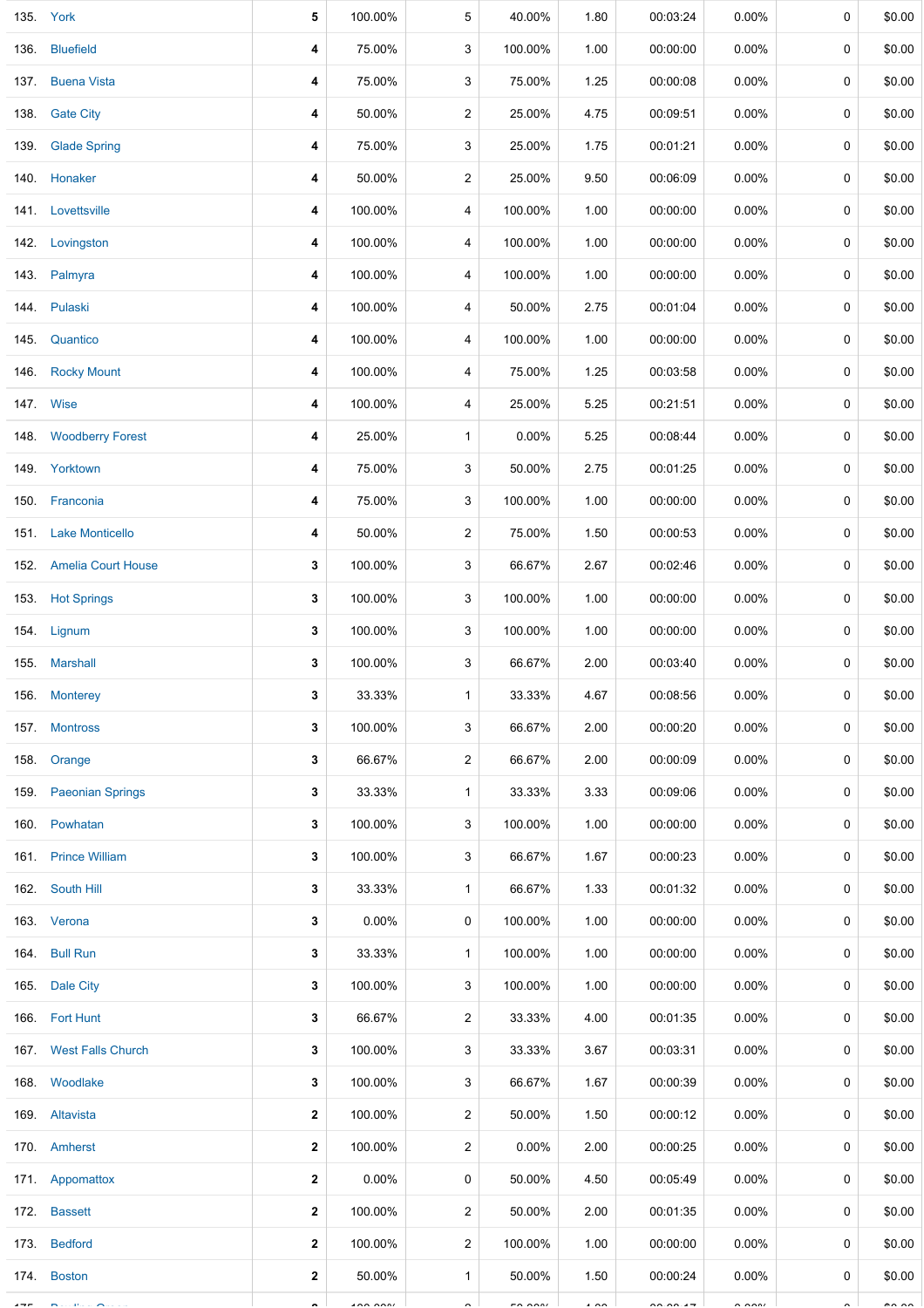| 175. | <b>Bowling Green</b>       | $\mathbf{z}$ | 100.00% | 2            | 50.00%  | 4.00  | 00:08:17 | $0.00\%$ | 0 | \$0.00 |
|------|----------------------------|--------------|---------|--------------|---------|-------|----------|----------|---|--------|
| 176. | <b>Bracey</b>              | $\mathbf 2$  | 100.00% | 2            | 100.00% | 1.00  | 00:00:00 | $0.00\%$ | 0 | \$0.00 |
| 177. | <b>Bridgewater</b>         | $\mathbf 2$  | 100.00% | 2            | 100.00% | 1.00  | 00:00:00 | $0.00\%$ | 0 | \$0.00 |
| 178. | Clintwood                  | $\mathbf{2}$ | 100.00% | 2            | 100.00% | 1.00  | 00:00:00 | $0.00\%$ | 0 | \$0.00 |
| 179. | Cloverdale                 | 2            | 100.00% | 2            | 50.00%  | 1.50  | 00:00:11 | $0.00\%$ | 0 | \$0.00 |
| 180. | <b>Duffield</b>            | $\mathbf 2$  | 100.00% | 2            | 0.00%   | 2.50  | 00:01:23 | 0.00%    | 0 | \$0.00 |
|      | 181. Gretna                | $\mathbf 2$  | 100.00% | 2            | 0.00%   | 5.00  | 00:01:56 | $0.00\%$ | 0 | \$0.00 |
| 182. | Grimstead                  | $\mathbf 2$  | 100.00% | 2            | 100.00% | 1.00  | 00:00:00 | $0.00\%$ | 0 | \$0.00 |
| 183. | Grottoes                   | $\mathbf 2$  | 100.00% | 2            | 100.00% | 1.00  | 00:00:00 | $0.00\%$ | 0 | \$0.00 |
|      | 184. Grundy                | $\mathbf 2$  | 50.00%  | 1            | 50.00%  | 1.50  | 00:00:13 | $0.00\%$ | 0 | \$0.00 |
|      | 185. Hartwood              | $\mathbf 2$  | 50.00%  | 1            | 50.00%  | 9.00  | 00:39:44 | $0.00\%$ | 0 | \$0.00 |
| 186. | <b>Hillsville</b>          | $\mathbf 2$  | 50.00%  | 1            | 50.00%  | 2.00  | 00:00:10 | $0.00\%$ | 0 | \$0.00 |
| 187. | <b>Madison</b>             | $\mathbf 2$  | 100.00% | 2            | 100.00% | 1.00  | 00:00:00 | 0.00%    | 0 | \$0.00 |
| 188. | Middletown                 | 2            | 0.00%   | 0            | 50.00%  | 2.00  | 00:01:57 | $0.00\%$ | 0 | \$0.00 |
| 189. | Nellysford                 | $\mathbf{2}$ | 100.00% | 2            | 100.00% | 1.00  | 00:00:00 | $0.00\%$ | 0 | \$0.00 |
| 190. | Pearisburg                 | 2            | 100.00% | 2            | 100.00% | 1.00  | 00:00:00 | $0.00\%$ | 0 | \$0.00 |
| 191. | <b>Richlands</b>           | $\mathbf 2$  | 100.00% | 2            | 100.00% | 1.00  | 00:00:00 | $0.00\%$ | 0 | \$0.00 |
|      | 192. Shawsville            | 2            | 50.00%  | $\mathbf{1}$ | 50.00%  | 8.00  | 00:12:49 | $0.00\%$ | 0 | \$0.00 |
| 193. | Smithfield                 | $\mathbf 2$  | 100.00% | 2            | 100.00% | 1.00  | 00:00:00 | $0.00\%$ | 0 | \$0.00 |
|      | 194. Tappahannock          | 2            | 50.00%  | $\mathbf{1}$ | 100.00% | 1.00  | 00:00:00 | $0.00\%$ | 0 | \$0.00 |
|      | 195. Tazewell              | $\mathbf 2$  | 100.00% | 2            | 50.00%  | 2.00  | 00:00:28 | 0.00%    | 0 | \$0.00 |
|      | 196. The Plains            | $\mathbf 2$  | 50.00%  | $\mathbf{1}$ | 100.00% | 1.00  | 00:00:00 | $0.00\%$ | 0 | \$0.00 |
|      | 197. Urbanna               | $\mathbf 2$  | 100.00% | 2            | 100.00% | 1.00  | 00:00:00 | 0.00%    | 0 | \$0.00 |
| 198. | Wirtz                      | $\mathbf 2$  | 100.00% | 2            | 100.00% | 1.00  | 00:00:00 | $0.00\%$ | 0 | \$0.00 |
| 199. | <b>Aquia Harbour</b>       | $\mathbf 2$  | 50.00%  | 1            | 100.00% | 1.00  | 00:00:00 | $0.00\%$ | 0 | \$0.00 |
| 200. | <b>Bellwood</b>            | 2            | 50.00%  | 1            | 100.00% | 1.00  | 00:00:00 | $0.00\%$ | 0 | \$0.00 |
|      | 201. Cave Spring           | 2            | 100.00% | 2            | 100.00% | 1.00  | 00:00:00 | $0.00\%$ | 0 | \$0.00 |
| 202. | Groveton                   | 2            | 100.00% | 2            | 100.00% | 1.00  | 00:00:00 | $0.00\%$ | 0 | \$0.00 |
| 203. | <b>Short Pump</b>          | 2            | 100.00% | 2            | 50.00%  | 2.00  | 00:00:05 | $0.00\%$ | 0 | \$0.00 |
| 204. | <b>West Springfield</b>    | $\mathbf 2$  | 100.00% | 2            | 50.00%  | 2.00  | 00:02:26 | $0.00\%$ | 0 | \$0.00 |
| 205. | <b>Bastian</b>             | 1            | 0.00%   | 0            | 0.00%   | 4.00  | 00:09:22 | $0.00\%$ | 0 | \$0.00 |
| 206. | <b>Bealeton</b>            | 1            | 100.00% | 1            | 0.00%   | 2.00  | 00:04:57 | $0.00\%$ | 0 | \$0.00 |
| 207. | <b>Berryville</b>          | 1            | 100.00% | 1            | 100.00% | 1.00  | 00:00:00 | $0.00\%$ | 0 | \$0.00 |
| 208. | <b>Big Stone Gap</b>       | 1            | 100.00% | $\mathbf{1}$ | 100.00% | 1.00  | 00:00:00 | $0.00\%$ | 0 | \$0.00 |
| 209. | <b>Blackstone</b>          | 1            | 100.00% | $\mathbf{1}$ | 100.00% | 1.00  | 00:00:00 | $0.00\%$ | 0 | \$0.00 |
| 210. | Catharpin                  | 1            | 100.00% | $\mathbf{1}$ | 0.00%   | 2.00  | 00:00:29 | $0.00\%$ | 0 | \$0.00 |
| 211. | <b>Cedar Bluff</b>         | 1            | 100.00% | $\mathbf{1}$ | 100.00% | 1.00  | 00:00:00 | 0.00%    | 0 | \$0.00 |
| 212. | <b>Chincoteague Island</b> | 1            | 100.00% | 1            | 100.00% | 1.00  | 00:00:00 | $0.00\%$ | 0 | \$0.00 |
| 213. | Clarksville                | 1            | 0.00%   | 0            | 0.00%   | 20.00 | 00:28:04 | $0.00\%$ | 0 | \$0.00 |
|      | 214. Clifton Forge         | 1            | 100.00% | 1            | 100.00% | 1.00  | 00:00:00 | $0.00\%$ | 0 | \$0.00 |
|      | 215. Cumberland            | 1            | 100.00% | 1            | 100.00% | 1.00  | 00:00:00 | 0.00%    | 0 | \$0.00 |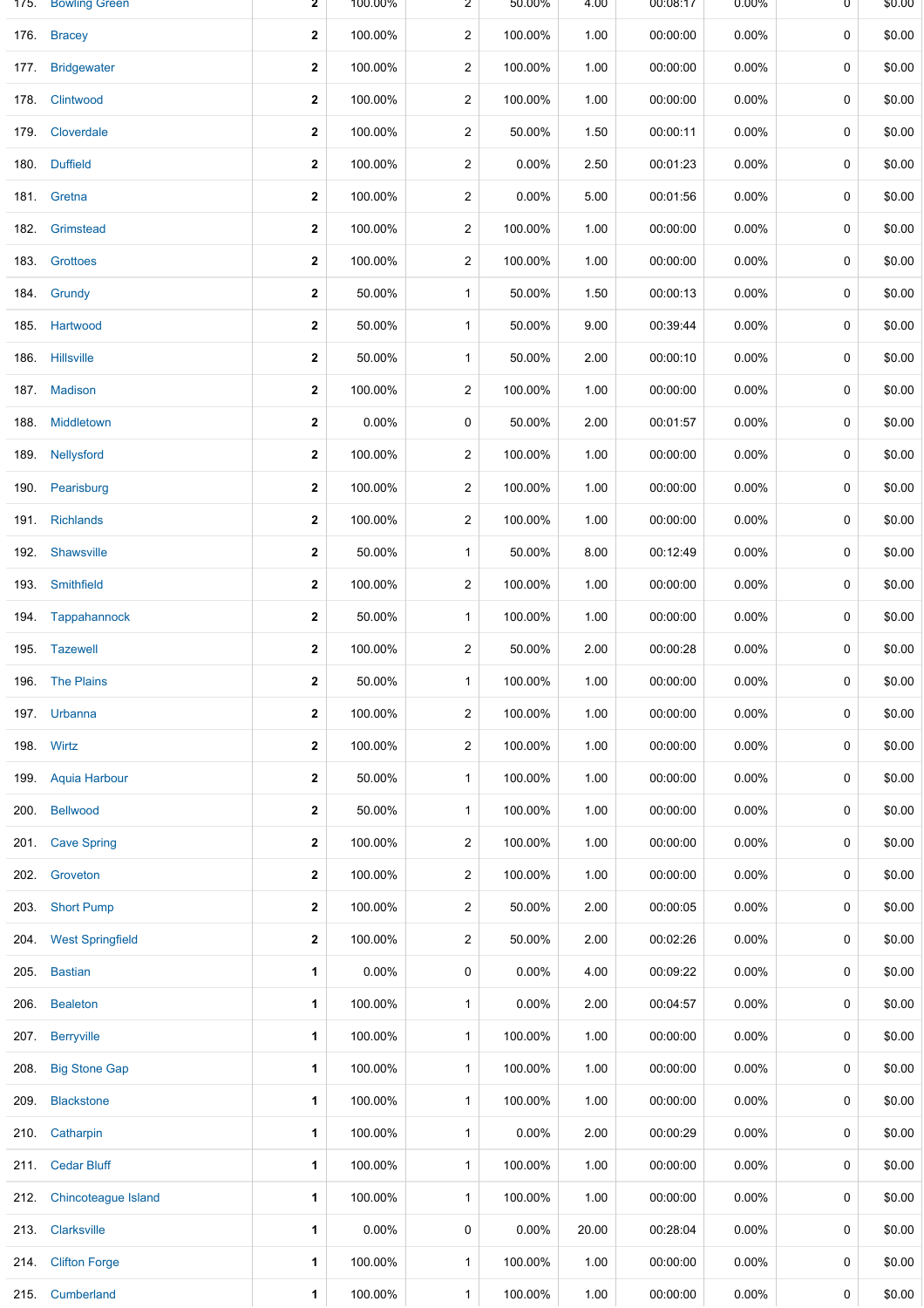|                      | 1                                                                                                                                                                                                                                                                                                                                                                                                                                                                                                   | 100.00%  | $\mathbf{1}$ | 100.00% | 1.00  | 00:00:00 | 0.00%    | 0 | \$0.00 |
|----------------------|-----------------------------------------------------------------------------------------------------------------------------------------------------------------------------------------------------------------------------------------------------------------------------------------------------------------------------------------------------------------------------------------------------------------------------------------------------------------------------------------------------|----------|--------------|---------|-------|----------|----------|---|--------|
|                      | 1                                                                                                                                                                                                                                                                                                                                                                                                                                                                                                   | 100.00%  | $\mathbf{1}$ | 100.00% | 1.00  | 00:00:00 | 0.00%    | 0 | \$0.00 |
| Doran                | 1                                                                                                                                                                                                                                                                                                                                                                                                                                                                                                   | 100.00%  | $\mathbf{1}$ | 100.00% | 1.00  | 00:00:00 | $0.00\%$ | 0 | \$0.00 |
| Edinburg             | 1                                                                                                                                                                                                                                                                                                                                                                                                                                                                                                   | 100.00%  | $\mathbf{1}$ | 100.00% | 1.00  | 00:00:00 | 0.00%    | 0 | \$0.00 |
|                      | 1                                                                                                                                                                                                                                                                                                                                                                                                                                                                                                   | 100.00%  | $\mathbf{1}$ | 0.00%   | 5.00  | 00:08:01 | $0.00\%$ | 0 | \$0.00 |
| Emporia              | 1                                                                                                                                                                                                                                                                                                                                                                                                                                                                                                   | 100.00%  | $\mathbf{1}$ | 100.00% | 1.00  | 00:00:00 | $0.00\%$ | 0 | \$0.00 |
|                      | 1                                                                                                                                                                                                                                                                                                                                                                                                                                                                                                   | 100.00%  | 1            | 100.00% | 1.00  | 00:00:00 | $0.00\%$ | 0 | \$0.00 |
| Galax                | 1                                                                                                                                                                                                                                                                                                                                                                                                                                                                                                   | 100.00%  | $\mathbf{1}$ | 100.00% | 1.00  | 00:00:00 | $0.00\%$ | 0 | \$0.00 |
|                      | 1                                                                                                                                                                                                                                                                                                                                                                                                                                                                                                   | 100.00%  | $\mathbf{1}$ | 100.00% | 1.00  | 00:00:00 | $0.00\%$ | 0 | \$0.00 |
| Greenville           | 1                                                                                                                                                                                                                                                                                                                                                                                                                                                                                                   | 0.00%    | 0            | 100.00% | 1.00  | 00:00:00 | 0.00%    | 0 | \$0.00 |
|                      | 1                                                                                                                                                                                                                                                                                                                                                                                                                                                                                                   | 100.00%  | $\mathbf{1}$ | 100.00% | 1.00  | 00:00:00 | $0.00\%$ | 0 | \$0.00 |
|                      | 1                                                                                                                                                                                                                                                                                                                                                                                                                                                                                                   | 100.00%  | 1            | 100.00% | 1.00  | 00:00:00 | $0.00\%$ | 0 | \$0.00 |
|                      | 1                                                                                                                                                                                                                                                                                                                                                                                                                                                                                                   | 0.00%    | 0            | 0.00%   | 2.00  | 00:00:25 | $0.00\%$ | 0 | \$0.00 |
| Independence         | 1                                                                                                                                                                                                                                                                                                                                                                                                                                                                                                   | 0.00%    | 0            | 100.00% | 1.00  | 00:00:00 | $0.00\%$ | 0 | \$0.00 |
| Jonesville           | 1                                                                                                                                                                                                                                                                                                                                                                                                                                                                                                   | 100.00%  | $\mathbf{1}$ | 100.00% | 1.00  | 00:00:00 | $0.00\%$ | 0 | \$0.00 |
|                      | 1                                                                                                                                                                                                                                                                                                                                                                                                                                                                                                   | 100.00%  | $\mathbf{1}$ | 100.00% | 1.00  | 00:00:00 | $0.00\%$ | 0 | \$0.00 |
| Kilmarnock           | 1                                                                                                                                                                                                                                                                                                                                                                                                                                                                                                   | 100.00%  | $\mathbf{1}$ | 100.00% | 1.00  | 00:00:00 | $0.00\%$ | 0 | \$0.00 |
|                      | 1                                                                                                                                                                                                                                                                                                                                                                                                                                                                                                   | 100.00%  | $\mathbf 1$  | 100.00% | 1.00  | 00:00:00 | $0.00\%$ | 0 | \$0.00 |
|                      | 1                                                                                                                                                                                                                                                                                                                                                                                                                                                                                                   | 100.00%  | $\mathbf{1}$ | 100.00% | 1.00  | 00:00:00 | $0.00\%$ | 0 | \$0.00 |
| <b>Mathews</b>       | 1                                                                                                                                                                                                                                                                                                                                                                                                                                                                                                   | 100.00%  | $\mathbf 1$  | 0.00%   | 25.00 | 00:20:49 | $0.00\%$ | 0 | \$0.00 |
| McGaheysville        | 1                                                                                                                                                                                                                                                                                                                                                                                                                                                                                                   | 100.00%  | $\mathbf{1}$ | 100.00% | 1.00  | 00:00:00 | 0.00%    | 0 | \$0.00 |
| <b>Mineral</b>       | 1                                                                                                                                                                                                                                                                                                                                                                                                                                                                                                   | 100.00%  | $\mathbf{1}$ | 0.00%   | 3.00  | 00:01:57 | 0.00%    | 0 | \$0.00 |
| <b>Narrows</b>       | 1                                                                                                                                                                                                                                                                                                                                                                                                                                                                                                   | 100.00%  | $\mathbf{1}$ | 100.00% | 1.00  | 00:00:00 | $0.00\%$ | 0 | \$0.00 |
|                      | 1                                                                                                                                                                                                                                                                                                                                                                                                                                                                                                   | 100.00%  | $\mathbf{1}$ | 0.00%   | 2.00  | 00:10:49 | $0.00\%$ | 0 | \$0.00 |
|                      | 1                                                                                                                                                                                                                                                                                                                                                                                                                                                                                                   | 100.00%  | $\mathbf{1}$ | 0.00%   | 23.00 | 00:40:16 | $0.00\%$ | 0 | \$0.00 |
|                      | 1                                                                                                                                                                                                                                                                                                                                                                                                                                                                                                   | 100.00%  | $\mathbf{1}$ | 100.00% | 1.00  | 00:00:00 | $0.00\%$ | 0 | \$0.00 |
|                      | 1                                                                                                                                                                                                                                                                                                                                                                                                                                                                                                   | 100.00%  | $\mathbf{1}$ | 100.00% | 1.00  | 00:00:00 | $0.00\%$ | 0 | \$0.00 |
|                      | 1                                                                                                                                                                                                                                                                                                                                                                                                                                                                                                   | 100.00%  | $\mathbf{1}$ | 100.00% | 1.00  | 00:00:00 | $0.00\%$ | 0 | \$0.00 |
|                      | 1                                                                                                                                                                                                                                                                                                                                                                                                                                                                                                   | 100.00%  | $\mathbf{1}$ | 0.00%   | 3.00  | 00:02:57 | $0.00\%$ | 0 | \$0.00 |
|                      | 1                                                                                                                                                                                                                                                                                                                                                                                                                                                                                                   | 0.00%    | 0            | 0.00%   | 6.00  | 00:04:42 | $0.00\%$ | 0 | \$0.00 |
|                      | 1                                                                                                                                                                                                                                                                                                                                                                                                                                                                                                   | $0.00\%$ | 0            | 0.00%   | 6.00  | 00:10:51 | $0.00\%$ | 0 | \$0.00 |
|                      | 1                                                                                                                                                                                                                                                                                                                                                                                                                                                                                                   | 0.00%    | 0            | 0.00%   | 17.00 | 00:12:03 | $0.00\%$ | 0 | \$0.00 |
|                      | 1                                                                                                                                                                                                                                                                                                                                                                                                                                                                                                   | 100.00%  | $\mathbf 1$  | 100.00% | 1.00  | 00:00:00 | $0.00\%$ | 0 | \$0.00 |
| <b>Stuarts Draft</b> | 1                                                                                                                                                                                                                                                                                                                                                                                                                                                                                                   | 100.00%  | $\mathbf{1}$ | 100.00% | 1.00  | 00:00:00 | $0.00\%$ | 0 | \$0.00 |
|                      | 1                                                                                                                                                                                                                                                                                                                                                                                                                                                                                                   | 100.00%  | $\mathbf{1}$ | 100.00% | 1.00  | 00:00:00 | $0.00\%$ | 0 | \$0.00 |
|                      | 1                                                                                                                                                                                                                                                                                                                                                                                                                                                                                                   | 100.00%  | $\mathbf{1}$ | 0.00%   | 2.00  | 00:00:50 | $0.00\%$ | 0 | \$0.00 |
|                      | 1                                                                                                                                                                                                                                                                                                                                                                                                                                                                                                   | 100.00%  | $\mathbf{1}$ | 100.00% | 1.00  | 00:00:00 | 0.00%    | 0 | \$0.00 |
| Washington           | 1                                                                                                                                                                                                                                                                                                                                                                                                                                                                                                   | 100.00%  | $\mathbf{1}$ | 100.00% | 1.00  | 00:00:00 | $0.00\%$ | 0 | \$0.00 |
|                      | 1                                                                                                                                                                                                                                                                                                                                                                                                                                                                                                   | 100.00%  | $\mathbf{1}$ | 100.00% | 1.00  | 00:00:00 | $0.00\%$ | 0 | \$0.00 |
|                      | 1                                                                                                                                                                                                                                                                                                                                                                                                                                                                                                   | 0.00%    | 0            | 100.00% | 1.00  | 00:00:00 | $0.00\%$ | 0 | \$0.00 |
|                      | 216. Daleville<br>217. Dendron<br>218.<br>Elkton<br>220.<br>222. Faber<br>Goochland<br>224.<br>226. Halifax<br>227. Heathsville<br>228. Huddleston<br>231. Keswick<br>233. Lightfoot<br>234. Linden<br>235.<br>237.<br>239. New River<br>240. Quinton<br>241. Remington<br>242. Rhoadesville<br>243. Rich Creek<br>244. Saluda<br>245. Sperryville<br>246. Stanardsville<br>247. Stanley<br>248. Stephens City<br>250. Troutville<br>251. Troy<br>252. Warsaw<br>254. Hybla Valley<br>255. Lakeside |          |              |         |       |          |          |   |        |